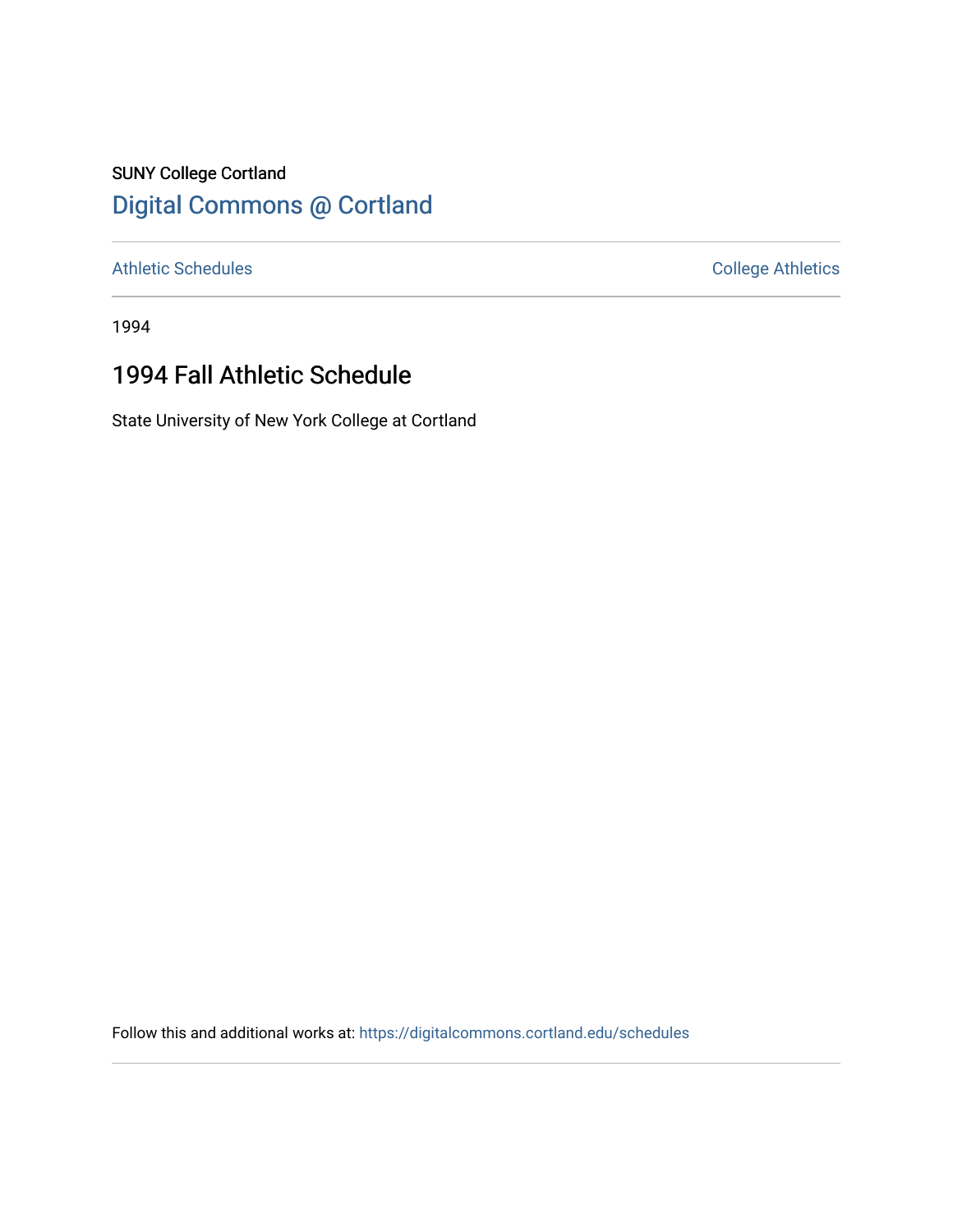# CORTLAND RED DRAGONS



### 1994 Schedule FALL SPORTS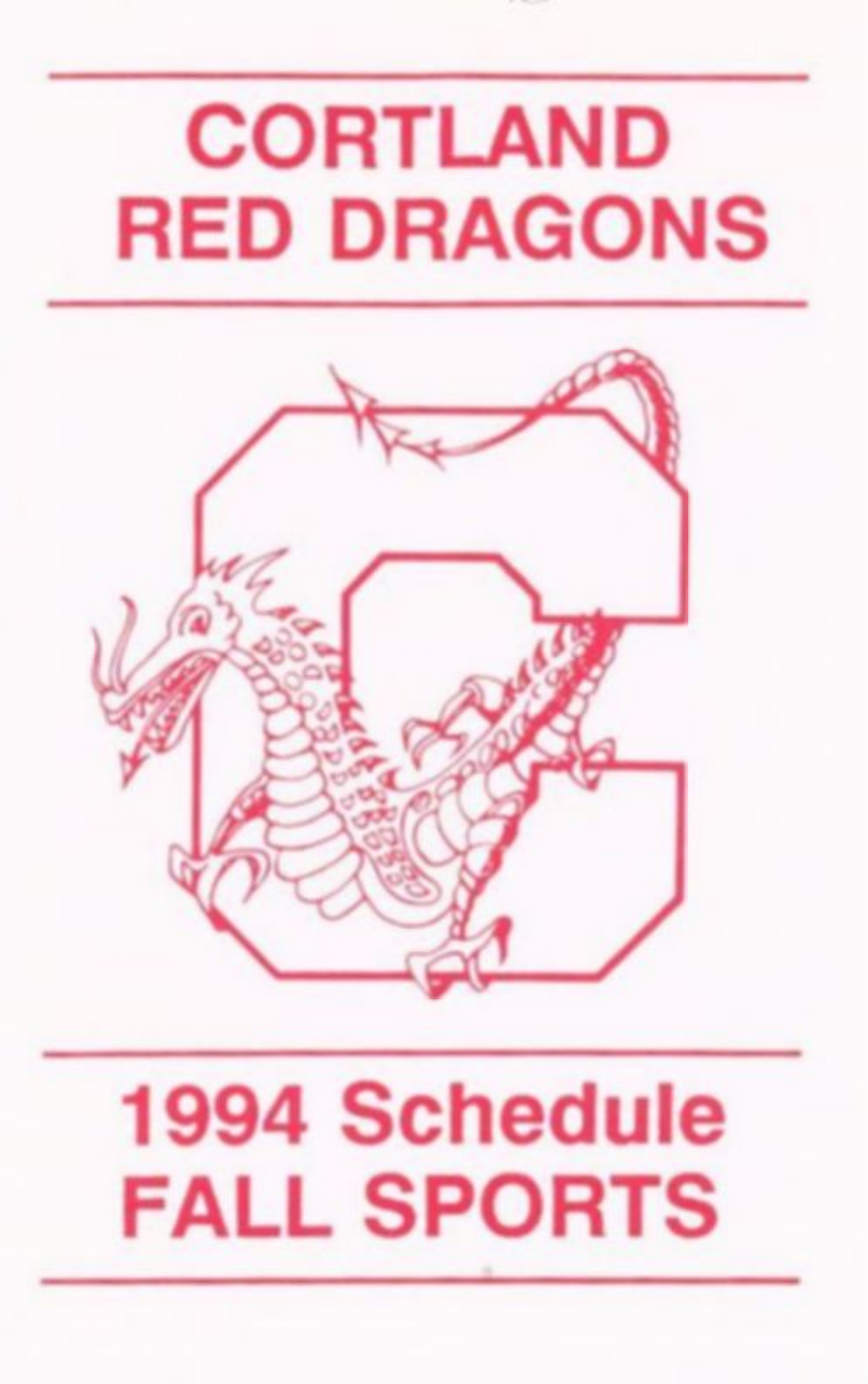### **MEN'S CROSS COUNTRY Head Coach: Jack Daniels**

| <b>September</b>                |   |            |
|---------------------------------|---|------------|
| 10 Walker Invitational          | А | 12:00      |
| at Buffalo State                |   |            |
| 17 Penn St. Invitational        | А | 10:00      |
| or Oswego Invitational          | А | 12:00      |
| 24 Cortland Invitational        | н | 10:45      |
| October                         |   |            |
| 1 Le Moyne Invitational         | А | 10:00      |
| 8 Washington & Lee              | А | 10:00      |
| or Boston                       | A | <b>TBA</b> |
| 15 SUNYAC Championship          | А | 12:00      |
| at Oneonta                      |   |            |
| 21 Paul Short Memorial          | А | 10:30      |
| at Lehigh                       |   |            |
| 21 John Reiff Invitational      | А | 3:30       |
| at Cornell                      |   |            |
| 29 CTC Meet                     | А | 12:00      |
| at Van Cortland Park (NYC)      |   |            |
| November                        |   |            |
| 5 ECAC Championship             |   | <b>TBA</b> |
| 12 NCAA Div. III Regionals      |   |            |
| at Binghamton                   |   |            |
| 19 NCAA Div. III Championship   |   |            |
| at Lehigh Univ. (Bethlehem, PA) |   |            |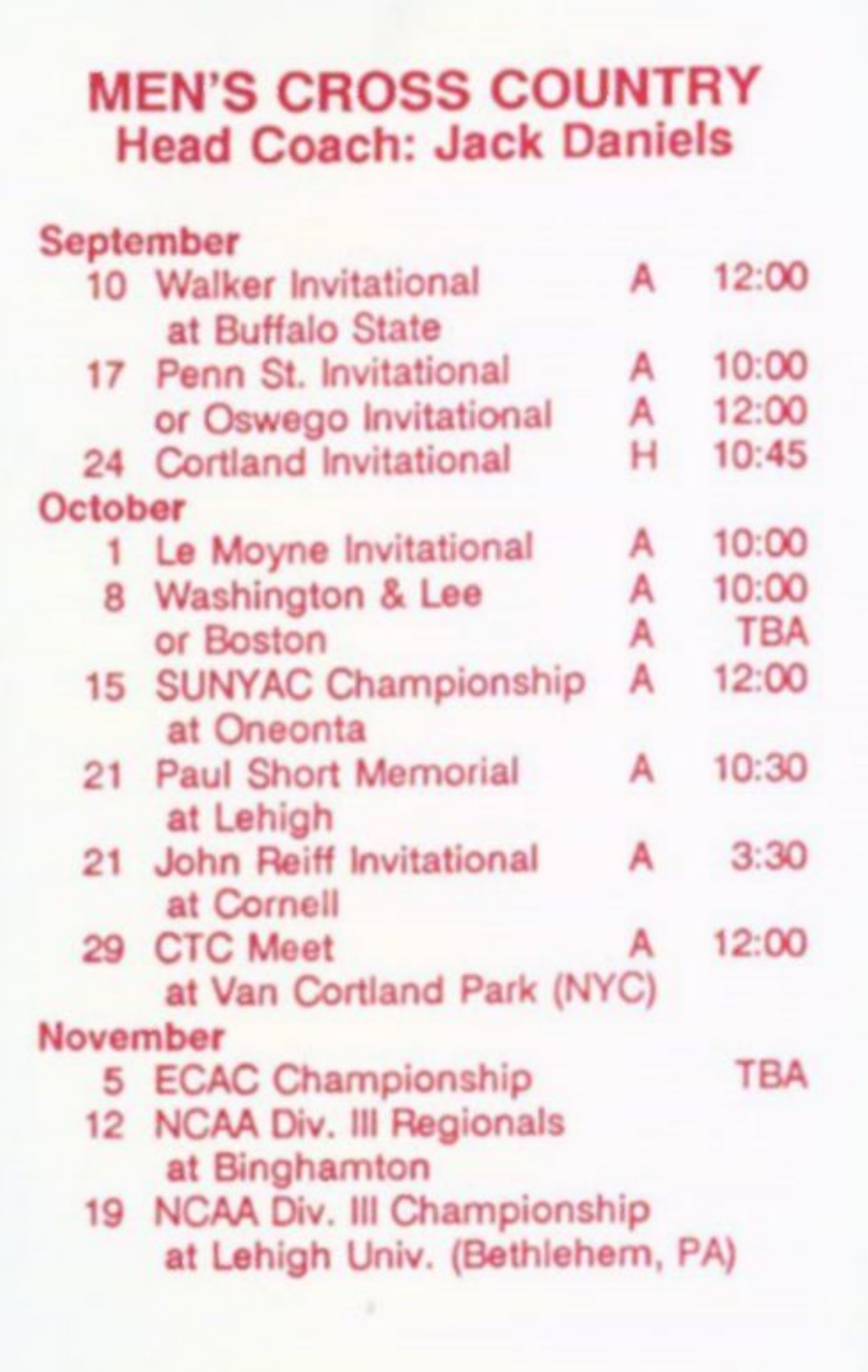#### WOMEN'S CROSS COUNTRY **Head Coach: Jack Daniels**

|                  | September                                 |   |            |
|------------------|-------------------------------------------|---|------------|
|                  | 10 Walker Invitational                    | А | 12:00      |
|                  | at Buffalo State                          |   |            |
|                  | 17 Penn St. Invitational                  | А | 10:00      |
|                  | or Oswego Invitational                    | A | 12:00      |
|                  | 24 Cortland Invitational                  | н | 10:45      |
| October          |                                           |   |            |
| 1.               | Le Moyne Invitational                     | А | 10:00      |
|                  | 8 Washington & Lee                        | A | 10:00      |
|                  | or Boston                                 | A | <b>TBA</b> |
|                  | 15 SUNYAC Championship<br>at Oneonta      | А | 12:00      |
|                  | 21 Paul Short Memorial<br>at Lehigh       | А | 10:30      |
|                  | 21 John Reiff Invitational<br>at Cornell  | А | 3:30       |
|                  | 29 CTC Meet<br>at Van Cortland Park (NYC) | А | 12:00      |
| November         |                                           |   |            |
| 5                | <b>ECAC Championship</b>                  |   | <b>TBA</b> |
| 12 <sup>12</sup> | NCAA Div. Ill Regionals                   |   |            |
|                  | at Binghamton                             |   |            |
|                  | 19 NCAA Div. III Championship             |   |            |
|                  | at Lehigh Univ. (Bethlehem, PA)           |   |            |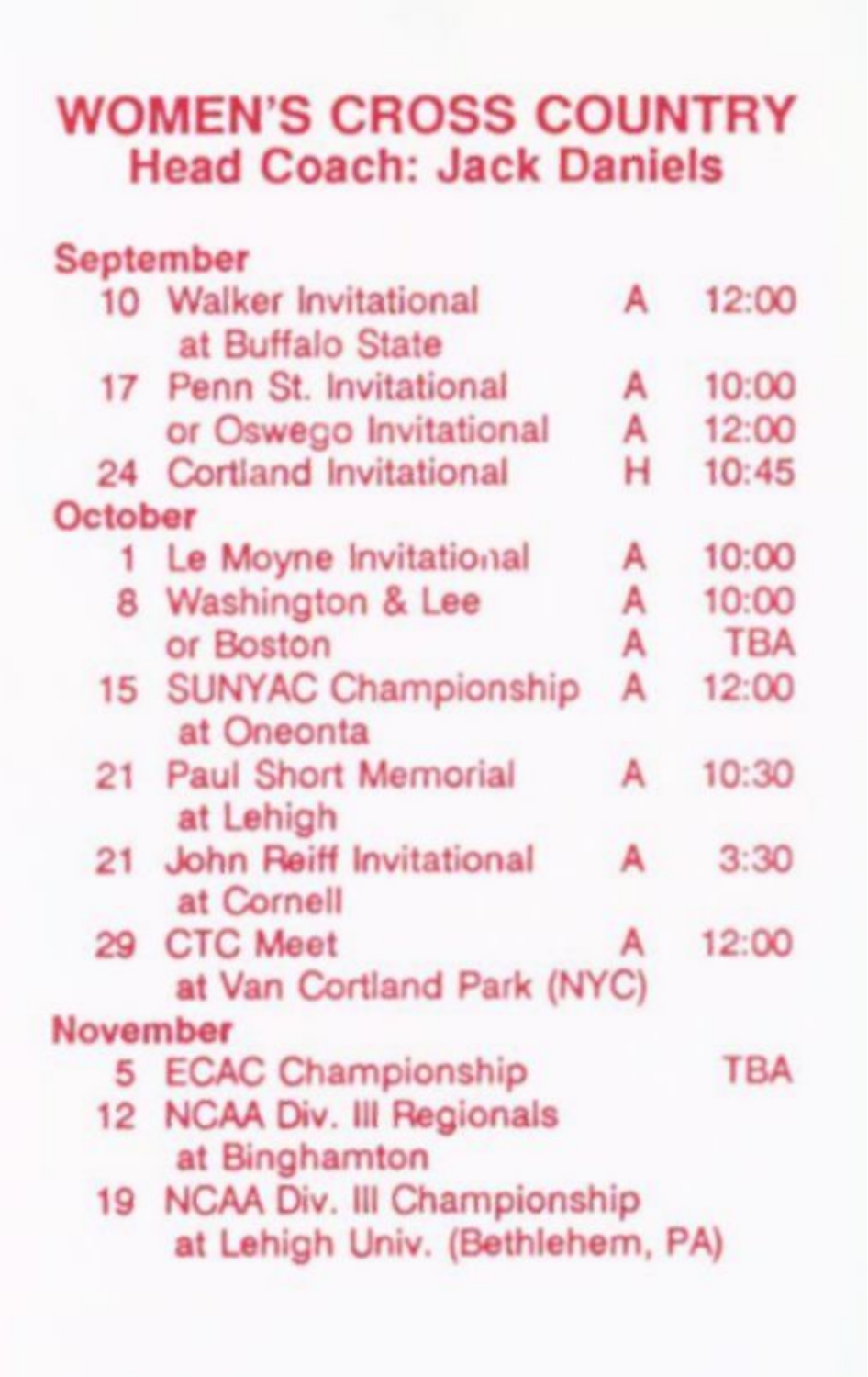#### FIELD HOCKEY Head Coach: Pat Rudy

|                  | September                    |   |            |
|------------------|------------------------------|---|------------|
|                  | 7 Brockport                  | А | 4:00       |
| 10 <sup>10</sup> | Rochester                    | А | 5:00       |
|                  | 13 Oneonta                   | н | 3:30       |
|                  | 17 Indiana Univ. (PA)        | А | 12:00      |
|                  | 21 Hartwick                  | н | 3:30       |
|                  | 22 Oswego                    | А | 4:00       |
| 24               | Marywood (PA)                | н | 1:00       |
|                  | 28 Ithaca                    | н | 4:00       |
|                  | 30 Hamilton                  | Α | 3:30       |
| <b>October</b>   |                              |   |            |
|                  | 5 St. Lawrence               | н | 4:00       |
|                  | 8 Lock Haven                 | А | 1:00       |
|                  | 9 Salisbury St.              | А | 10:00      |
|                  | at Lock Haven                |   |            |
|                  | 12 William Smith             | А | 3:30       |
|                  | 15 Franklin & Marshall       | н | 1:00       |
|                  | 20 East Stroudsburg          | н | 3:00       |
| $22^{\circ}$     | Mary Washington              | А | 9:00       |
|                  | at Trenton St.               |   |            |
|                  | 23 Trenton St.               | А | 1:00       |
| 26               | <b>NYSWCAA Quarterfinals</b> |   | <b>TBA</b> |
| 29               | <b>NYSWCAA Semifinals</b>    |   | <b>TBA</b> |
| 30               | <b>NYSWCAA Championship</b>  |   | <b>TBA</b> |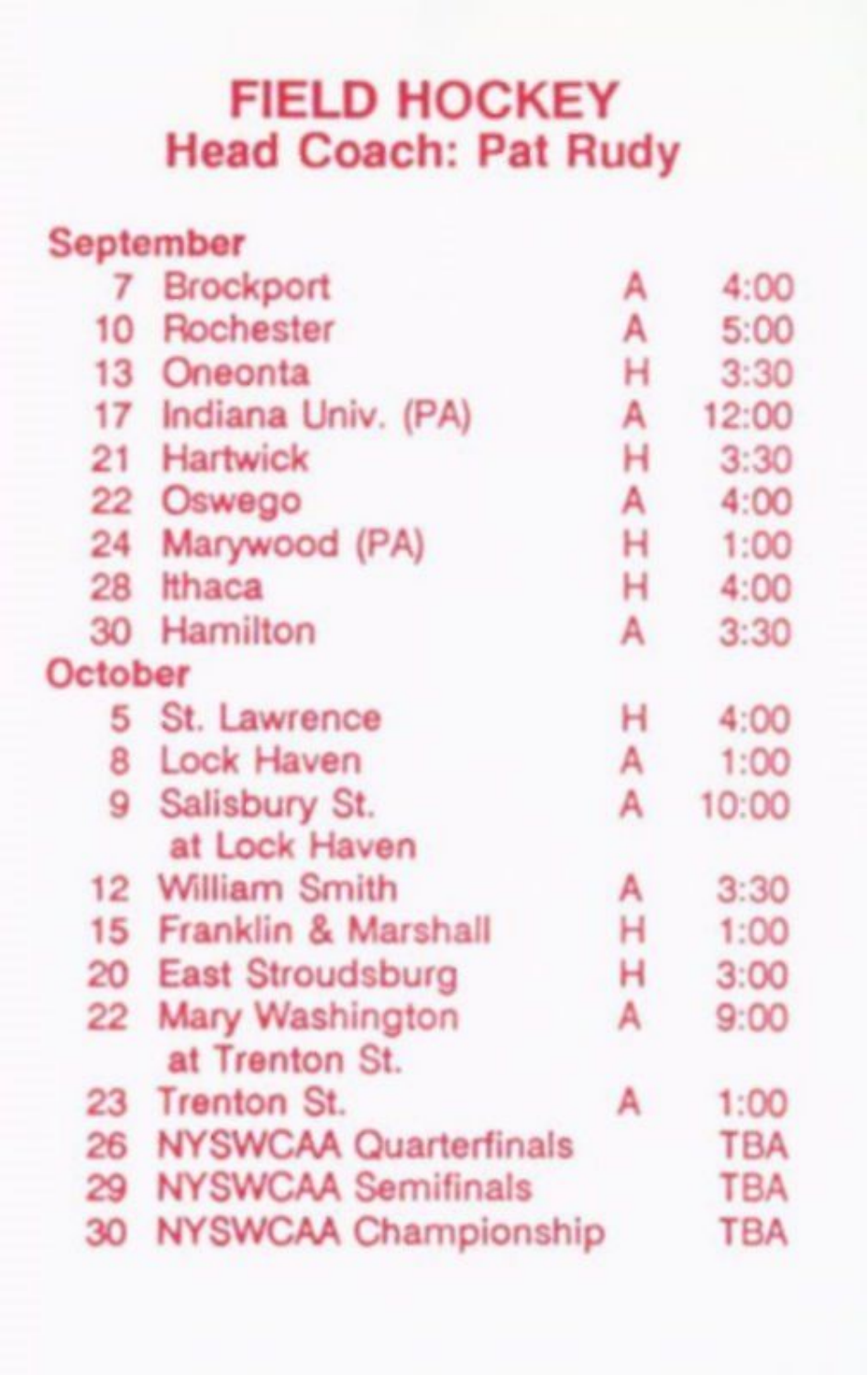#### **FOOTBALL Head Coach: Dave Murray**

|          | September                                                        |   |      |
|----------|------------------------------------------------------------------|---|------|
| 3        | Mansfield                                                        | A | 1:00 |
|          | 10 Montclair St.                                                 | А | 1:30 |
|          | 17 Ferrum                                                        | н | 1:30 |
|          | (Parents' Weekend/                                               |   |      |
|          | <b>Cortland Savings Bank Day)</b>                                |   |      |
|          | 24 Buffalo St.                                                   | А | 1:30 |
| October  |                                                                  |   |      |
|          | 1 Newport News Apprentice H                                      |   | 1:30 |
|          | (C-Club Hall of Fame Weekend)                                    |   |      |
|          | 8 Brockport                                                      | н | 1:30 |
|          | 15 Albany                                                        | A | 1:00 |
|          | 22 Springfield                                                   | н | 1:30 |
|          | (Homecoming/Community Weekend)                                   |   |      |
|          | 29 Washington & Jefferson A 2:00                                 |   |      |
| November |                                                                  |   |      |
|          | 5 Ithaca                                                         | н | 1:00 |
|          | Listen to all the 1994 Cortland<br><b>Football Games Live on</b> |   |      |

#### **WXHC — 1 01.5 FM**

*Homer-Cortland Hometown Radio*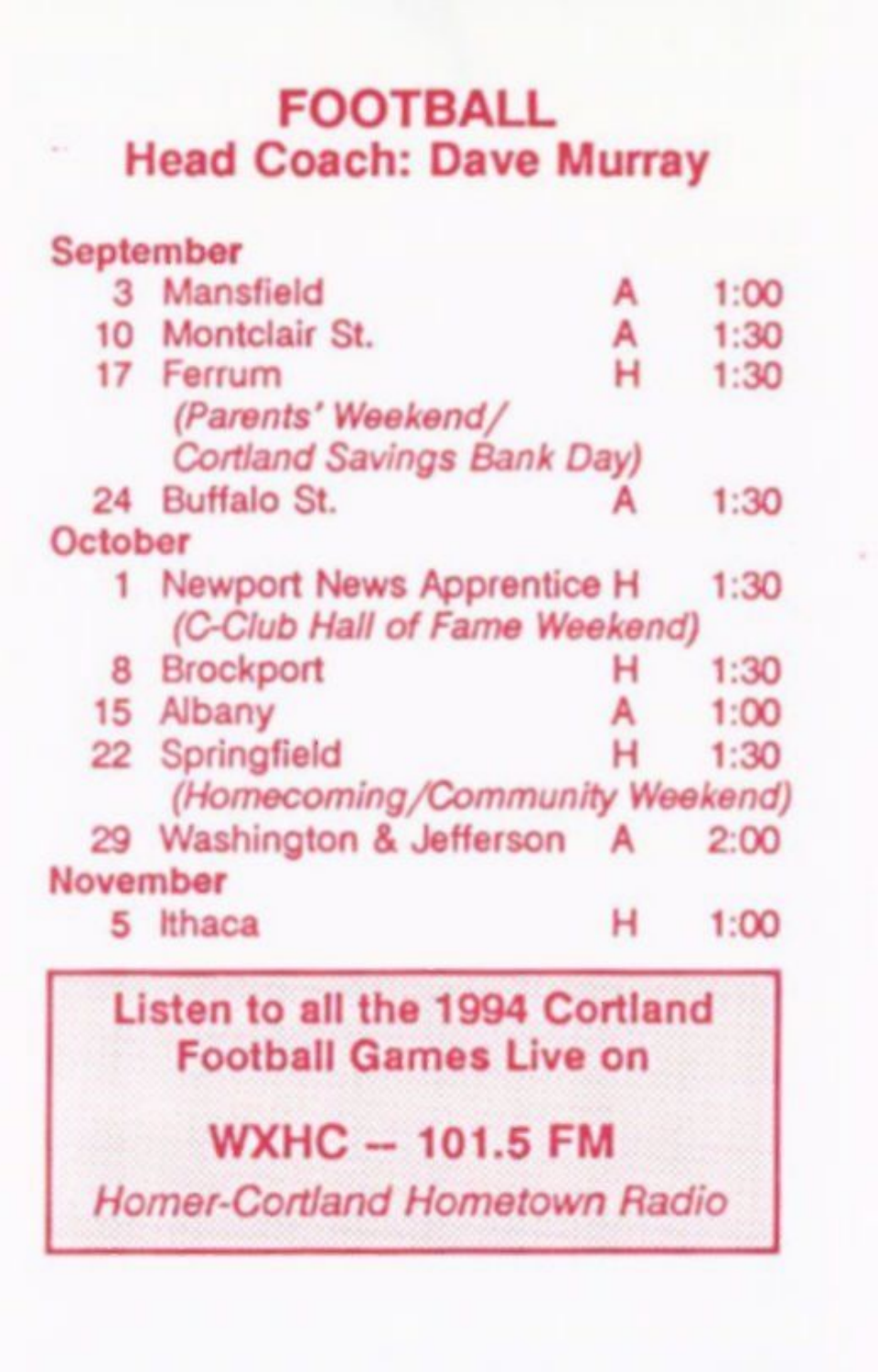#### **MEN'S SOCCER Head Coach: Fred Taube**

|         | September             |   |      |
|---------|-----------------------|---|------|
|         | 3 St. Lawrence        | А | 2:00 |
| 10      | Merchant Marine Acad. | н | 2:30 |
|         | 14 *Utica/Rome        | н | 7:00 |
| 16      | Union                 | А | 7:00 |
|         | 23 *Potsdam           | А | 4:00 |
|         | 24 *Plattsburgh       | А | 1:00 |
| 30      | *Geneseo              | А | 4:00 |
| October |                       |   |      |
| 1       | *Brockport            | А | 2:00 |
| 8       | *Binghamton           | А | 4:00 |
|         | 9 *New Paltz          | н | 2:00 |
|         | 14 *Fredonia          | н | 7:00 |
| 15      | *Buffalo St.          | н | 7:00 |
| 19      | *Oswego               | н | 7:00 |
| 25      | Ithaca                | A | 3:00 |
| 29      | Albany                | А | 3:00 |
|         | <b>SUNYAC</b>         |   |      |

SUNY COLLEGE AT CORTLAND Enrollment: 5,400 Nickname: Red Dragons Athletic Director: Dr. Lee Roberts Athletic Office: (607) 753-4953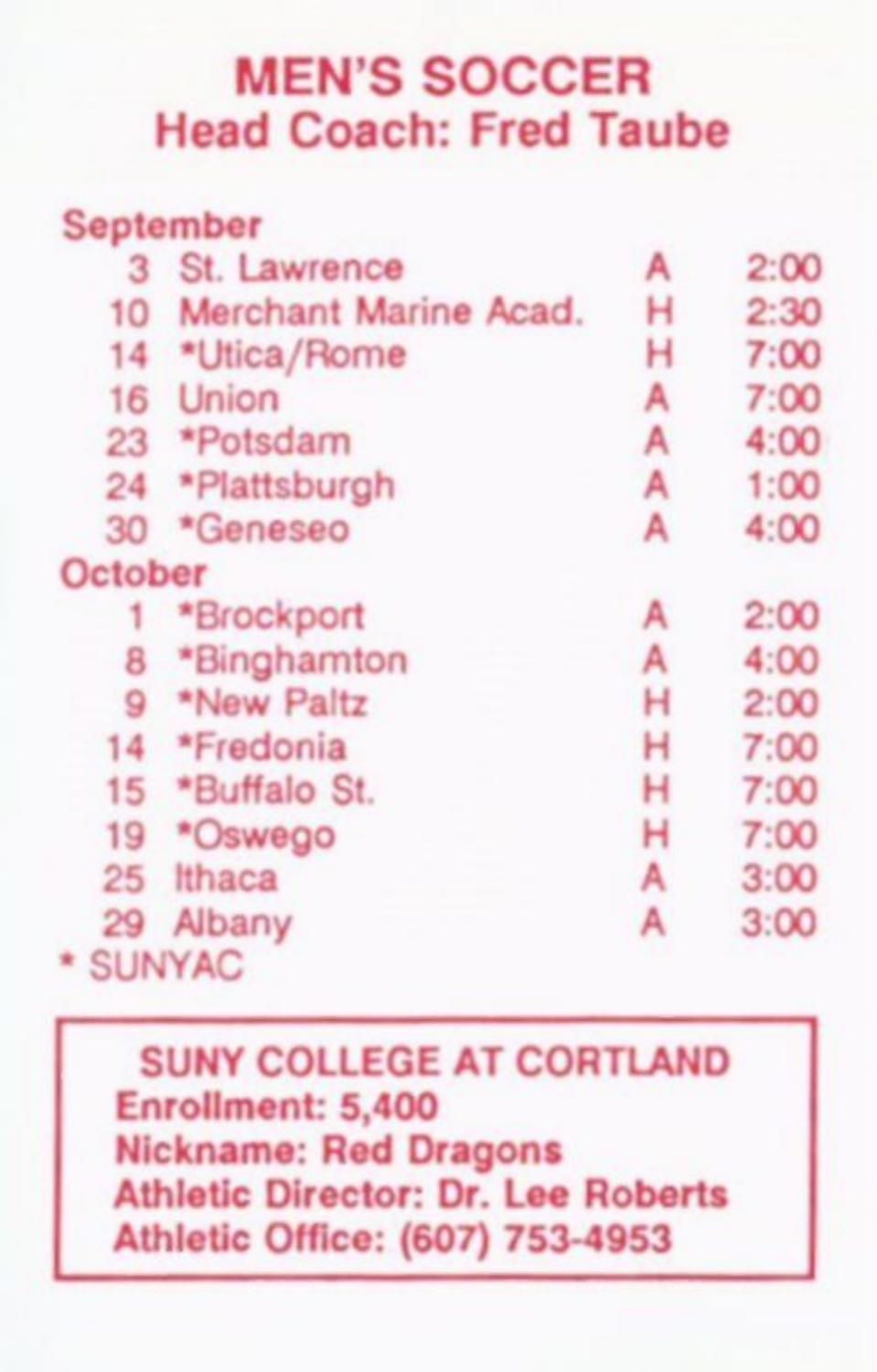#### WOMEN'S SOCCER Head Coach: Chris Malone

|         | <b>September</b>              |   |            |  |
|---------|-------------------------------|---|------------|--|
|         | 2-3 Kean Tournament           |   | 12:00/2:00 |  |
|         | (w/Randolph Macon, Marymount) |   |            |  |
|         | 7 *Potsdam                    | А | 4:00       |  |
|         | 10 *Plattsburgh               | н | 12:00      |  |
|         | 14 Hartwick                   | А | 4:00       |  |
|         | $17 +$ Scranton               | н | 3:00       |  |
|         | 18 + Notre Dame (MD)          | н | 1:00       |  |
| 24      | Kean                          | н | 2:00       |  |
|         | 28 *Binghamton                | н | 7:00       |  |
| October |                               |   |            |  |
|         | *New Paltz                    | н | 2:00       |  |
| 5       | Ithaca                        | А | 4:00       |  |
| $8-9$   | Atlanta Tournament            |   | <b>TBA</b> |  |
| 15      | Gettysburg                    | н | 2:00       |  |
| 19      | *Oneonta                      | А | 4:00       |  |
|         | 23 William Smith              | н | 2:00       |  |
| 28-29   | <b>SUNYAC Playoffs</b>        |   | <b>TBA</b> |  |
|         | at East Champion              |   |            |  |

#### \* SUNYAC East

+ Cortland Tournament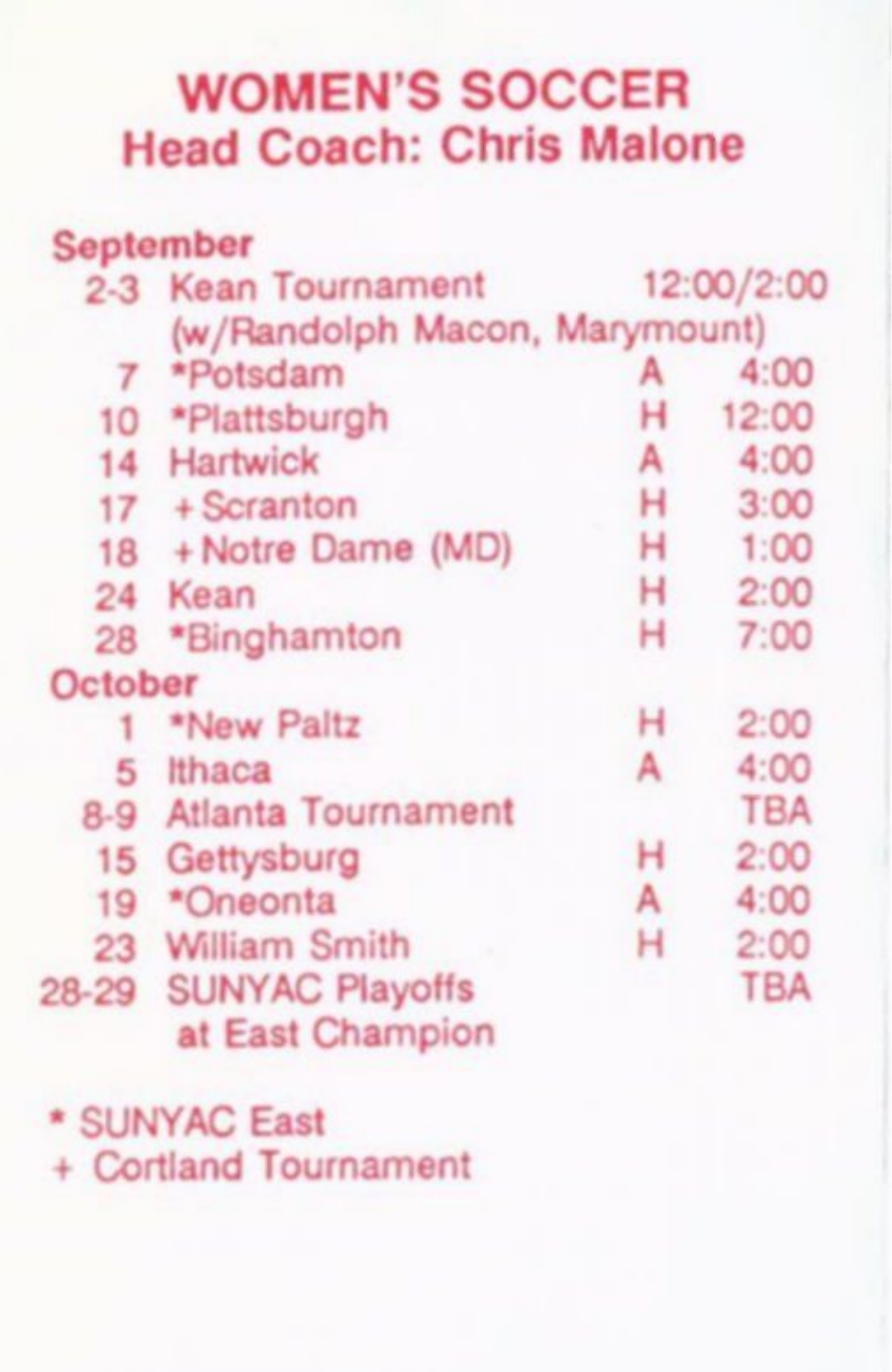#### WOMEN'S TENNIS Head Coach: Jean Wright

|                 | <b>September</b>                           |   |            |
|-----------------|--------------------------------------------|---|------------|
|                 | St. Lawrence                               | н | 1:30       |
|                 | Hamilton                                   | н | 3:30       |
| 12 <sup>2</sup> | Ithaca                                     | А | 3:30       |
| 14              | Oswego                                     | A | 3:30       |
| 19              | Oneonta                                    | н | 4:00       |
|                 | 23-25 Rolex Tournament<br>at William Smith |   | <b>TBA</b> |
| 27              | William Smith                              | А | 4:00       |
| 29              | Binghamton                                 | н | 3:30       |
| October         |                                            |   |            |
|                 | Potsdam                                    | А | 12:00      |
|                 | <b>Hartwick</b>                            | н | 3:30       |
| 6               | Le Moyne                                   | А | 3:30       |
| 8               | <b>Brockport</b>                           | н | 1:00       |
| $15 - 16$       | <b>SUNYAC Championships</b>                |   | <b>TBA</b> |
|                 | at Limestone Tennis Club, Syracuse         |   |            |
| 18              | Albany                                     |   | 2:00       |

### For the latest Red Dragon results, call the Cortland Sports Hotline: **(607) 753-2521**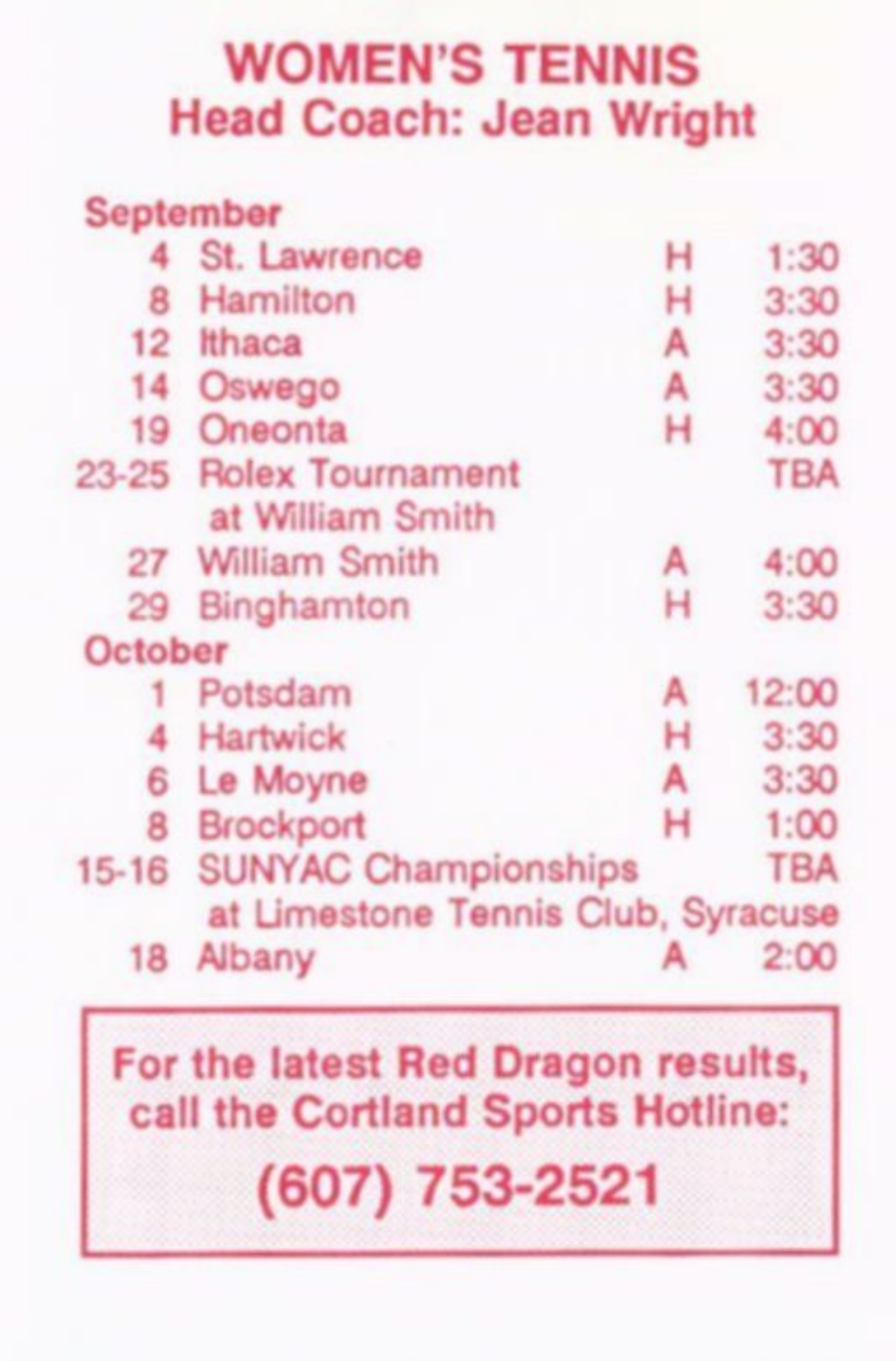### VOLLEYBALL Head Coach: Joan Sitterly

|           | September                           |   |            |
|-----------|-------------------------------------|---|------------|
|           | 2-3 Red Dragon Classic<br>н.        |   | 5:00/9:00  |
| $9 - 10$  | Brockport Invitational A            |   | 5:00/9:00  |
|           | 14 St. John Fisher                  | А | 7:00       |
|           | 17 Scranton Invitational            | A | 9:00       |
|           | 20 Brockport                        | н | 7:00       |
|           | 23-24 SUNYAC East Pool Play         |   | <b>TBA</b> |
|           | at Binghamton                       |   |            |
| October   |                                     |   |            |
| 4         | Ithaca                              | н | 7:00       |
| $7 - 8$   | Juniata Invitational                | А | 11:00      |
| 11        | <b>RIT</b>                          | А | 7:00       |
|           | 14-15 SUNYAC East Pool Play         |   | <b>TBA</b> |
|           | at New Paltz                        |   |            |
|           | 18 Rochester                        | н | 7:00       |
|           | 21-22 Tournament of Champions       |   | <b>TBA</b> |
|           | at Stony Brook                      |   |            |
| $28 - 29$ | <b>SUNYAC Championship</b>          |   | <b>TBA</b> |
|           | at West Champion                    |   |            |
| November  |                                     |   |            |
|           | 4-5 Inter-Region Classic 6:00/11:00 |   |            |
|           | at Eastern Connecticut St.          |   |            |